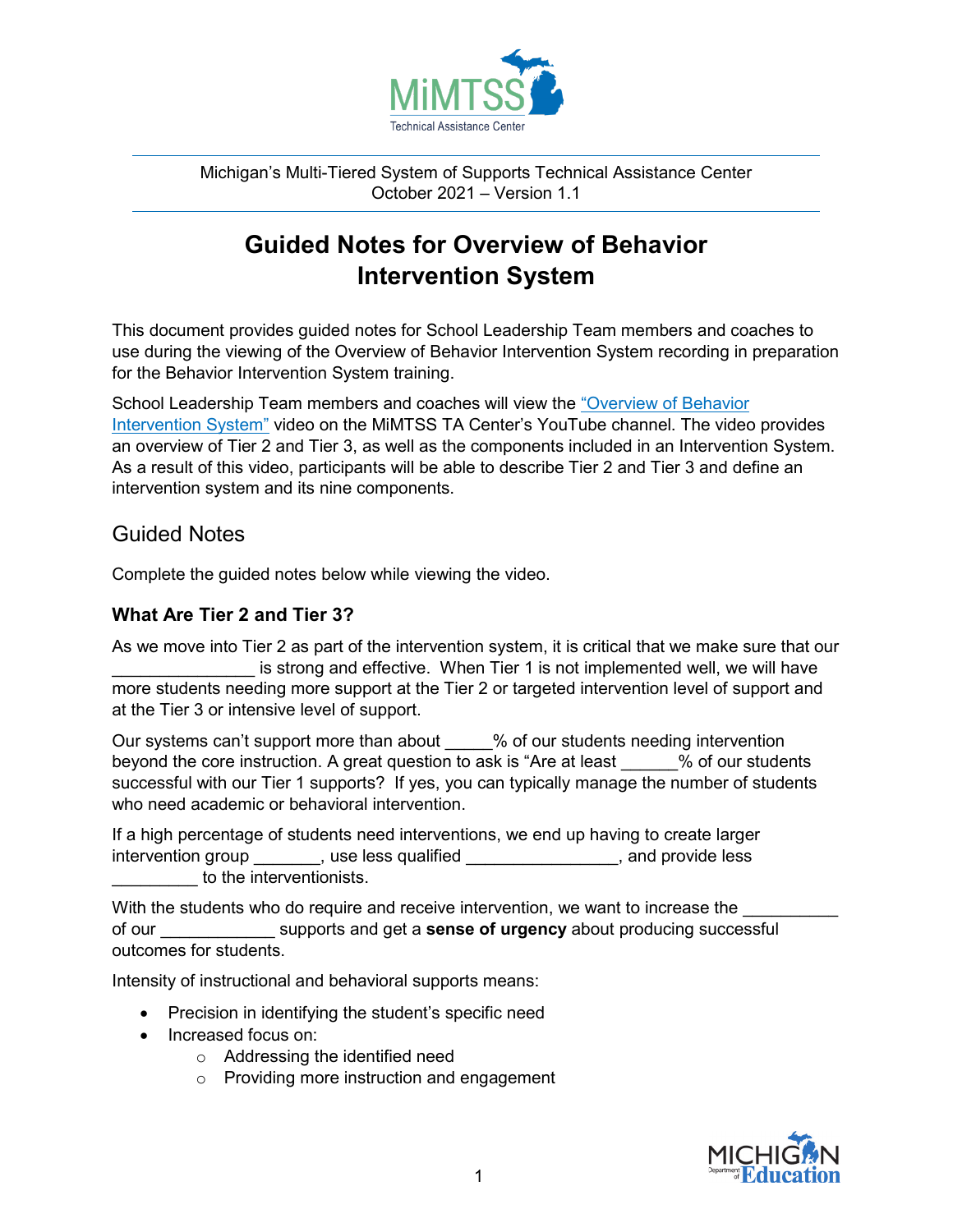- o Providing more opportunities for practice
- o Increasing frequency and immediacy of feedback

Tier 2 is for students who have need for more behavioral support beyond Tier  $\qquad \qquad$ . Interventions are selected from a **Exercise 1** intervention platform versus differentiating a student's output or making accommodations, which fall within Tier 1 effective instruction. Interventions include specialized **Exercise 1** procedures, duration or length of time, and frequency (how often the intervention is provided).

Tier 2 Core Features:

- Additional instruction/intervention in target groups of students with similar needs
- Increased structure
- More frequent and specific feedback
- Quick access to interventions that are matched to student
- Increased intensity of data collection and data analysis to adjust our instruction
- Increased family engagement

Quick Check: Tier 2—Yes or No?

- 1. Individualized, intensive interventions
- 2. Interventions provided in place of core instruction (Tier 1)
- 3. Small groups of students with similar needs
- 4. Social skills training by school counselor for whole class
- 5. Making accommodations
- 6. The school social worker teaches Coping Cat curriculum to a group of 4 fourth and fifth graders who are at moderate risk based on screening data
- 7. Fewer practice opportunities, less instruction, but higher expectations

#### Defining Tier 3

Tier 3 is individualized, intensive intervention that should be provided for about \_\_\_\_\_% of the students in a school.

In Tier 3:

- interventions from the intervention platform are still implemented, except now there are data-informed individualized adjustments to those interventions; there are no special Tier 3 interventions, per se
- Progress monitoring occurs during the intensification of intervention to evaluate and adapt or adjust the \_\_\_\_\_\_\_\_\_\_\_\_ of the intervention based on student needs.
- Involves a team with **the and expertise in the intervention and/or** intensification, as well as the student's

Tier 3 is inclusive of students with and without disabilities

- It is not only for students with an IEP
- It does not exclude students with an IEP
- It is not a place (e.g. resource room)

Tier 2 is also inclusive of students with and without disabilities